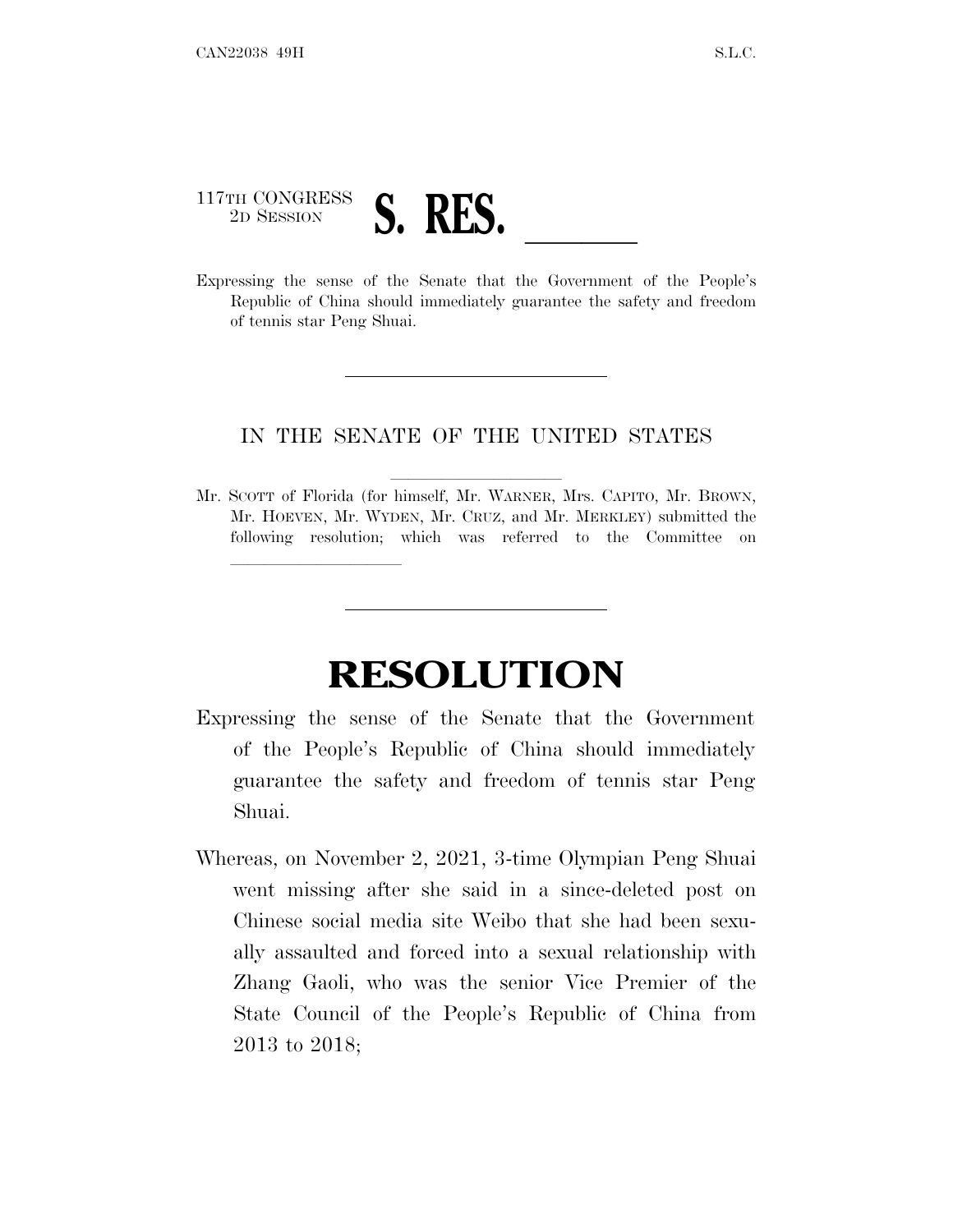- Whereas authorities of the People's Republic of China imposed a media and internet blackout of discussions of Peng's case;
- Whereas, on November 14, 2021, after Peng had not been seen or heard from for 12 days, Chairman and Chief Executive Officer of the Women's Tennis Association Steve Simon requested a ''full, fair, and transparent'' investigation into Peng's allegations;
- Whereas the hashtag "#WhereIsPengShuai" trended across social media worldwide, with the exception of the People's Republic of China where it was censored;
- Whereas, on November 17, 2021, the Women's Tennis Association received a statement purporting to be from Peng, recanting her abuse claim and saying ''everything is fine'';
- Whereas, in response, Chairman and Chief Executive Officer of the Women's Tennis Association Steve Simon said the statement ''released today by Chinese state media concerning Peng Shuai only raises my concerns as to her safety and whereabouts'';
- Whereas the International Olympic Committee said in a statement that it was ''encouraged by assurances that she is safe'';
- Whereas, on November 19 and 20, 2021, photos and videos of Peng appearing in her home, in a restaurant, and at a youth tennis event in Beijing emerged on Twitter accounts affiliated with government-run media;
- Whereas, on November 19, 2021, White House Press Secretary Jen Psaki said the White House is ''deeply concerned'' over Peng's disappearance and seeks ''inde-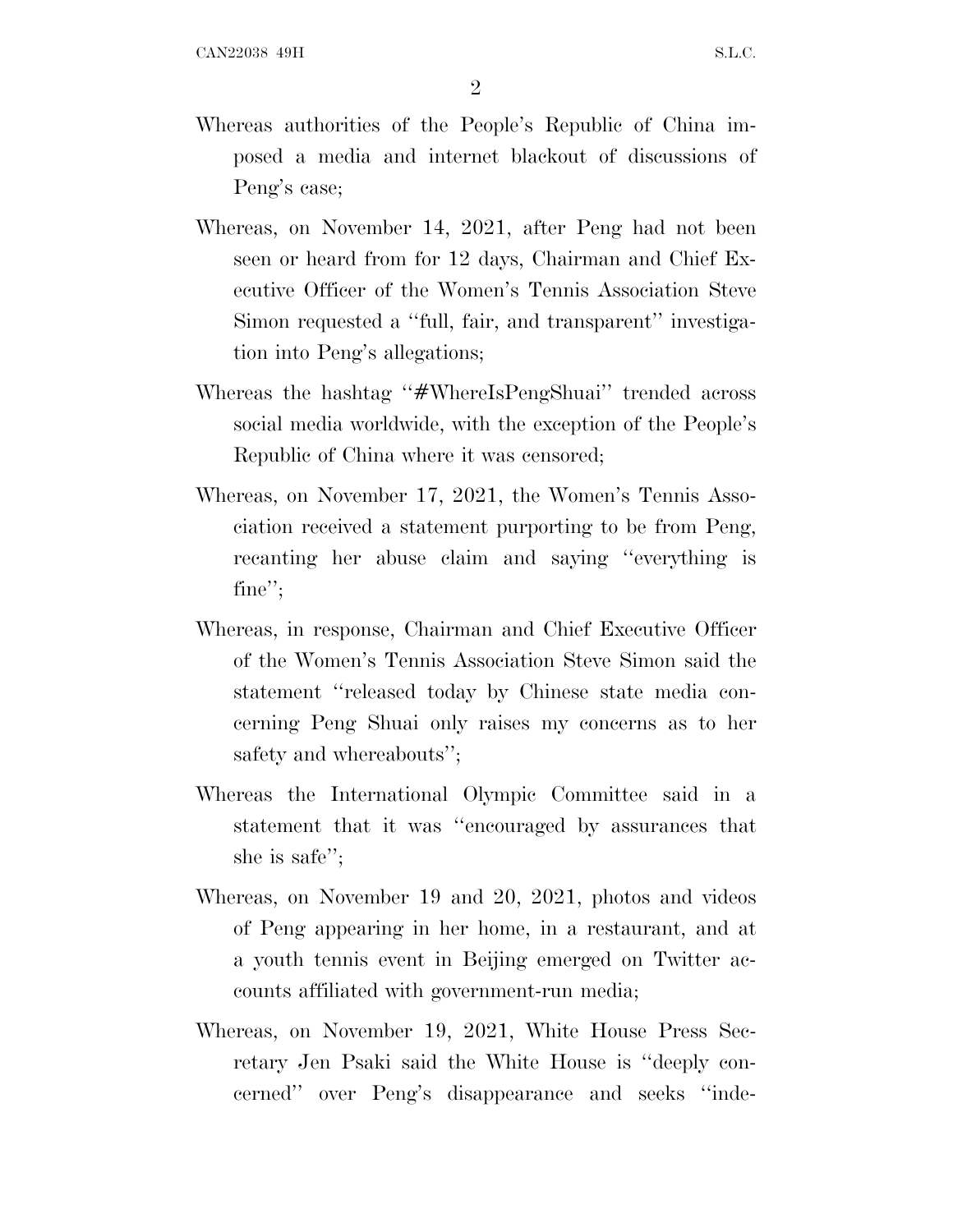pendent and verifiable proof'' of her location and condition;

- Whereas, on November 19, 2021, Liz Throssell, the spokesperson for the United Nations High Commissioner for Human Rights, told reporters ''. . . it would be important to have proof of her whereabouts and wellbeing, and we would urge that there be an investigation with full transparency into her allegations of sexual assault'';
- Whereas, on November 21, 2021, the International Olympic Committee said in a statement that its President, Thomas Bach, had a 30-minute video call with Peng, joined by a Chinese sports official and an official of the International Olympic Committee;
- Whereas the statement said that, during the call, Peng appeared to be ''doing fine'' and appeared ''relaxed'', and said she ''would like to have her privacy respected'';
- Whereas the International Olympic Committee did not explain how the video call with Peng had been organized, given the difficulties other concerned parties have had reaching her;
- Whereas, on November 30, 2021, in an interview with CNN, International Olympic Committee official Dick Pound defended the handling of the situation by the Government of the People's Republic of China and said the ''unanimous conclusion'' by International Olympic Committee officials on the call is that Peng Shuai is ''fine'';
- Whereas the annual report of the Congressional-Executive Commission on China for 2020 finds that gender-based violence in China remains a serious issue, and highly publicized cases of sexual assault continue to surface;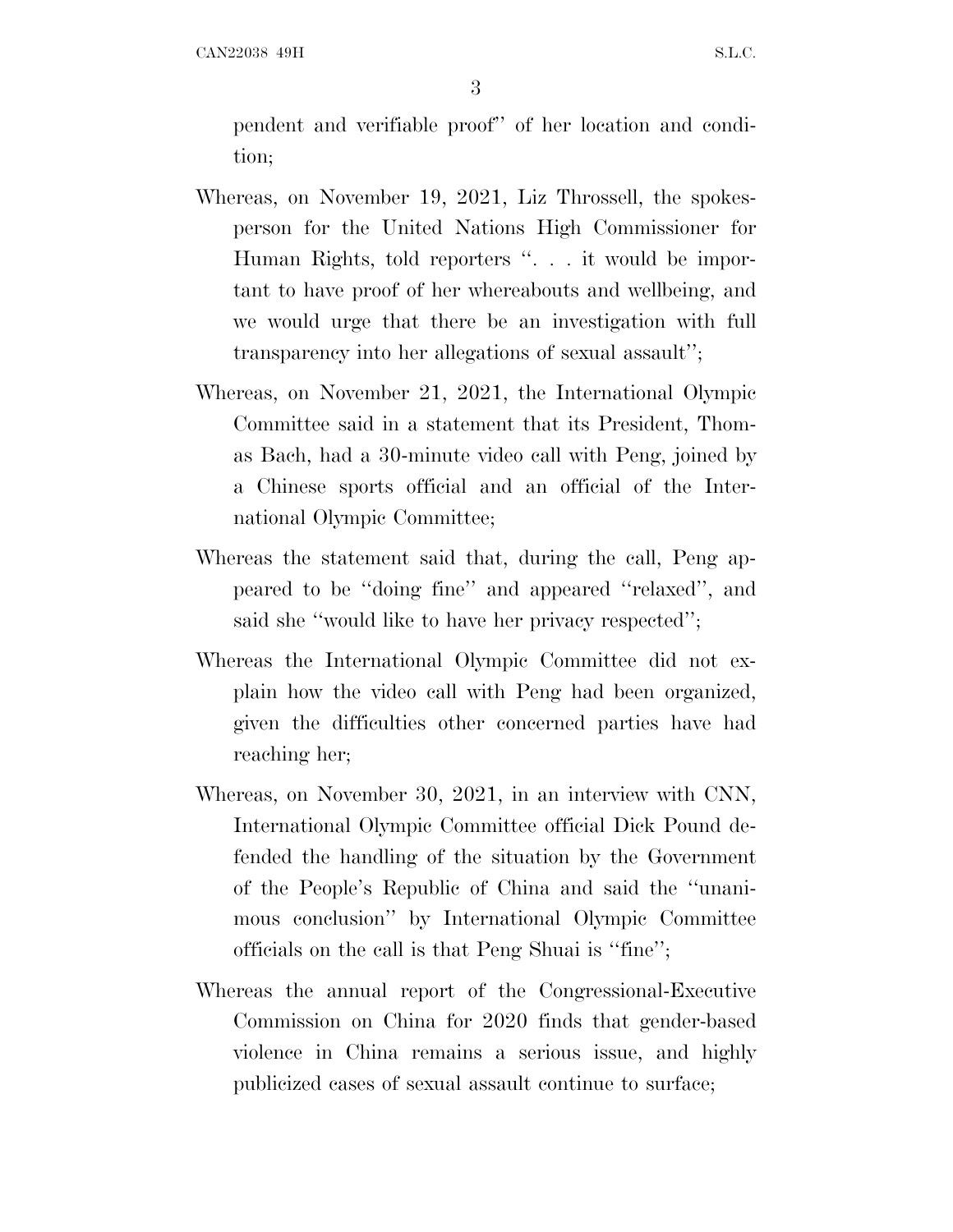- Whereas, on December 1, 2021, the Women's Tennis Association suspended all Women's Tennis Association tournaments in China and Hong Kong;
- Whereas Chairman and Chief Executive Officer of the Women's Tennis Association Steve Simon stated, ''In good conscience, I don't see how I can ask our athletes to compete there when Peng Shuai is not allowed to communicate freely and has seemingly been pressured to contradict her allegation of sexual assault. Given the current state of affairs, I am also greatly concerned about the risks that all of our players and staff could face if we were to hold events in China in 2022.'';
- Whereas the Government of the People's Republic of China has repeatedly detained "#MeToo" activists in China and censored online and public discussion around sexual assault and harassment; and
- Whereas athletes from the around the world will be competing in the 2022 Winter Olympic Games in Beijing in February 2022: Now, therefore, be it
- 1 *Resolved,* That it is the sense of the Senate that— 2 (1) the case of Peng Shuai is directly related to 3 broader international concerns around the freedom 4 of speech and safety of athletes participating in the 5 2022 Winter Olympic Games in Beijing;
- 6 (2) the failure of the International Olympic 7 Committee to clearly and forcefully challenge the 8 claims of the Government of the People's Republic 9 of China concerning Peng's safety raise questions 10 about the ability and willingness of the International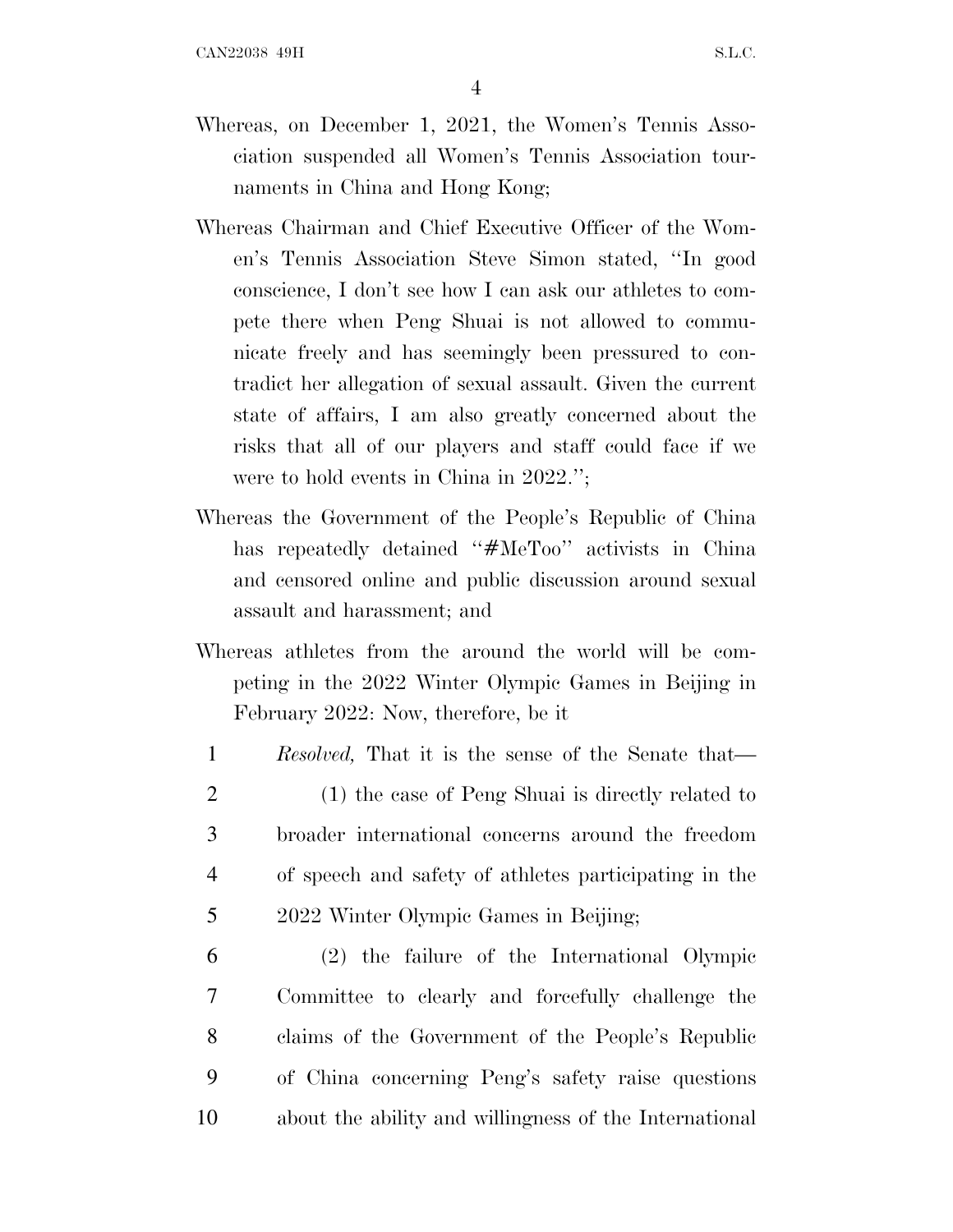| $\mathbf{1}$   | Olympic Committee to stand up for the human          |
|----------------|------------------------------------------------------|
| $\overline{2}$ | rights of athletes participating in the 2022 Olympic |
| 3              | and Paralympic games in Beijing;                     |
| $\overline{4}$ | (3) the Government of the People's Republic of       |
| 5              | China would help reduce concerns about athlete       |
| 6              | safety at the 2022 Winter Olympic Games in Beijing   |
| 7              | by assuring Peng's freedom and safety and inves-     |
| 8              | tigating her allegations in a fair and transparent   |
| 9              | manner;                                              |
| 10             | (4) the Government of the People's Republic of       |
| 11             | China should immediately take steps to—              |
| 12             | (A) provide independent and verifiable               |
| 13             | proof of Peng's whereabouts and that she is          |
| 14             | safe;                                                |
| 15             | (B) allow Peng to engage directly with the           |
| 16             | Women's Tennis Association and the United            |
| 17             | Nations to independently verify her safety and       |
| 18             | explain her absence from public life since mak-      |
| 19             | ing her allegation;                                  |
| 20             | (C) open an independent and transparent              |
| 21             | investigation into Peng's allegations against        |
| 22             | former senior Vice Premier Zhang Gaoli;              |
| 23             | (D) publicly commit to hold sexual violence          |
| 24             | abusers accountable;                                 |